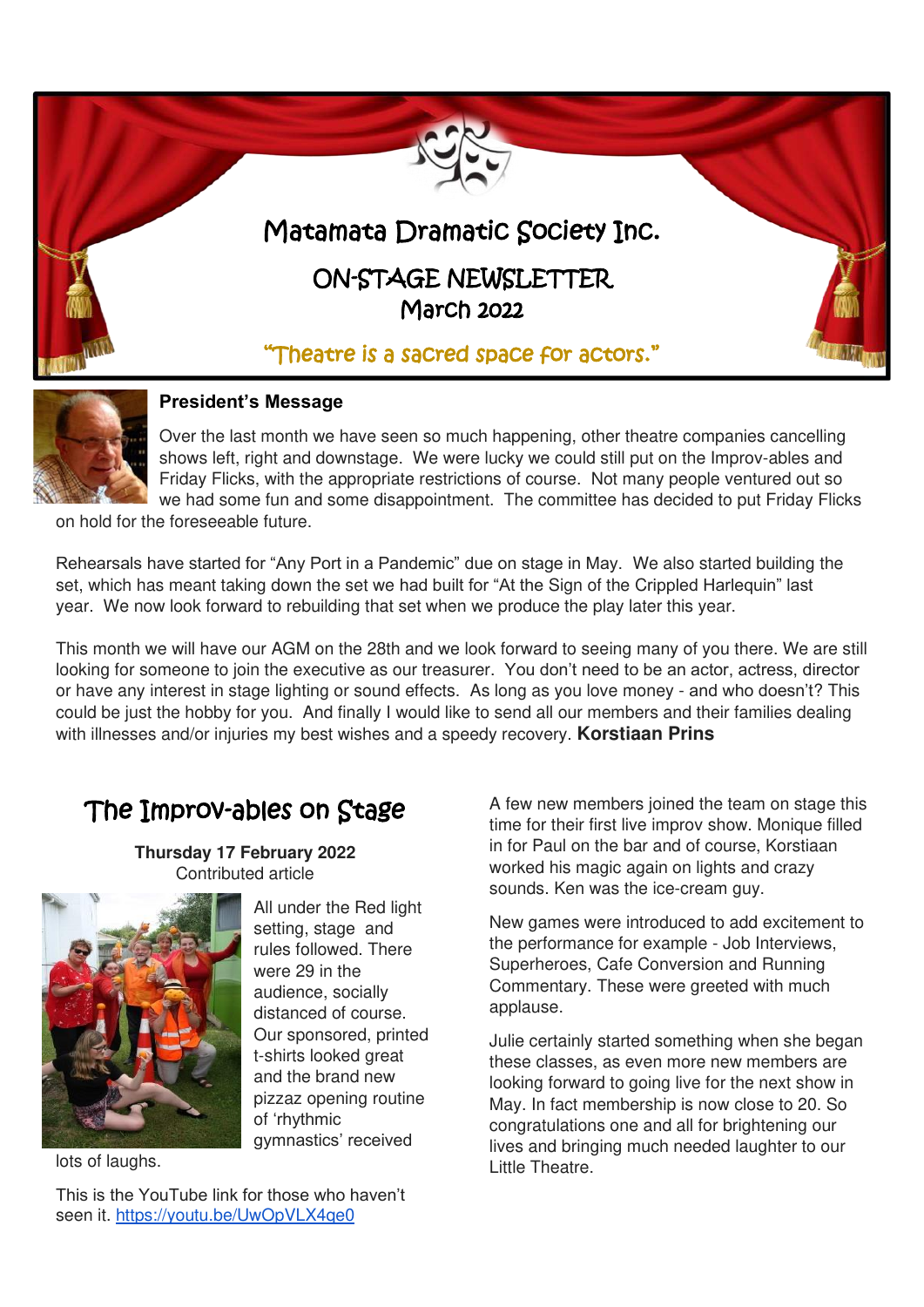## Our Thoughts Go Out to the van de Molen Family



Our local MP Tim van de Molen has been recovering at Waikato Hospital after falling from a platform, however he is back home now.

In talking to Ron recently, I heard how Tim was busy

helping his father-in-law clear a tree damaged by the previous weekend's storm when the accident happened. It was a nasty fall that ended up with Tim have multiple breakages including in both arms.

"Since arriving at Waikato Hospital, I have undergone several surgeries to address my injuries," van de Molen said in his news release.

National Party leader Chris Luxon said he had assured van de Molen that he had the full support of his colleagues as he took time to focus on himself, his recovery and his family.



We are also thinking about our awesome past president, Ron van de Molen, who is also having some health issues.

To you both we send our special get well wishes.



Not so sure when you have broken bones though!



## **'Any Port in a Pandemic' Production Date Changes**

Due to director Hilton having to find a replacement for the part of the young financial director **the production dates for 'Any Port in a Pandemic' have been moved forward to Saturday May 7 - 14th .**

A big thank you to Pete Mair who has saved the day by taking on this role. It will be great to have Pete tread the boards once more.

Mind you, Richard was quite disappointed Hilton wouldn't give him the part as he had been busy with the hair restorer and botox and was even considering a face lift so he could take on the role. He also considered changing the age of said character but decided against that and thought it wiser to stick to his real forte which is writing those hilariously funny plays we all enjoy.

This change of date means that the next **Improvables performance will also have to be changed so watch this space.**

Hilton reports that rehearsals are going smoothly and the cast are working really well together and thoroughly enjoying the play. In this time of fear and challenge over COVID, economic pressures and now the war in Ukraine it's great to have something uplifting and funny to look forward to isn't it?



## **Matamata Dramatic Society Inc.**



**Will be held on Monday 28 March at 8.00pm in Matamata Little Theatre 5 Short Street, Matamata**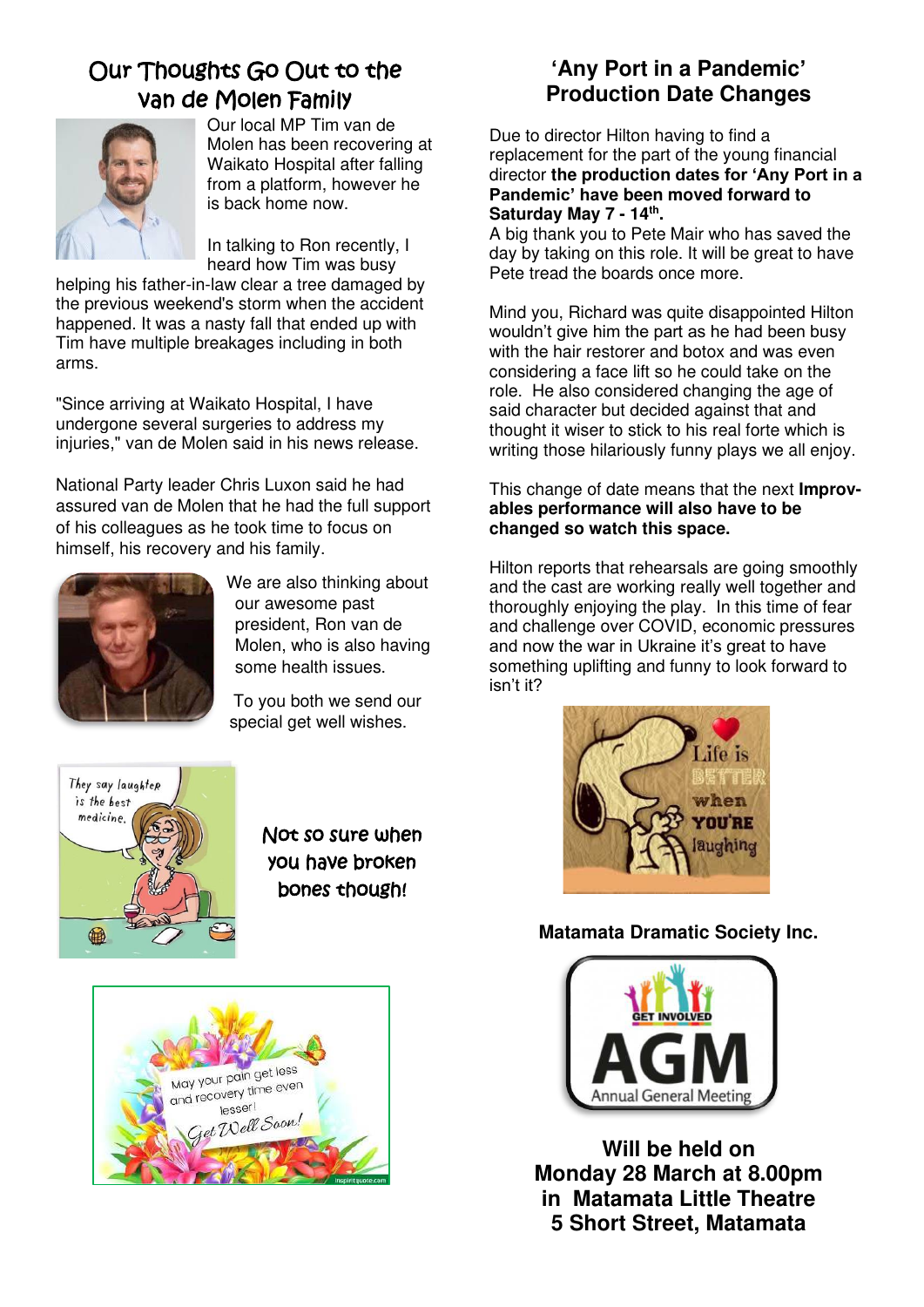**We welcome new members to the committee and we are in dire need of a new treasurer as Colin is standing down.** 

**A light supper will be served afterwards We look forward to seeing you there folks!**



#### **SPOTLIGHT ON BOB BLACKWELL Committee member and long-time actor**



I have been involved in Theatre for over 50 years and in that time I've appeared in musicals, plays, revues and concerts. I have also worked professionally as an actor in TV and films on over 50 productions, as well as being Santa in a shopping mall.

My first love is live Theatre, particularly comedy. I enjoy making people laugh because only happy people laugh, so if you make people laugh you are making them happy. You can't aspire to anything greater in life than that. But when I'm not making people laugh I enjoy making them believe that I am someone I'm not.

To play a character believably I always create a backstory, imagining the character's life from childhood to the moment they step onstage for the first time. Doing this enables me to play the part as realistically as possible.

Some of the hardest things to do onstage are when the script requires you to get physical with another actor or actress, sex scenes, violent fight scenes and so on. These often need you to put your personal feelings to one side and do things you would not normally do. You really do have to grit your teeth, tell yourself you're a professional and get on with it.

People ask me how I remember all the lines, I say "I don't know". I make a sound recording of all my scenes and practice running my lines against that. For weeks I can't remember the lines then one day there they are and I can remember them. I don't know how it happens but it does, you just have to have confidence. Things can go wrong on stage and my work with the Improv-ables helps me to deal with this.

There are some embarrassing moments but I won't mention them, just remember "The Show Must Go On". I have always been an actor, I tried directing once but doing all that work and not getting the "Buzz" of going on stage was too much, so I just act. **~ Bob Blackwell ~** 

NB: Bob is pretty good backstage too and has been helping with the set building and has painted the new stairs up to the stage built by Murray Weal who is another theatre stalwart of course.

#### **On Paul Marshall - our man behind the bar**



We are always grateful to Paul Marshall, husband of committee member Yvonne, for his steadfast duties as barman at Matamata Dramatic Society. As well as having that all important debonair presence, he makes sure the bar is well-stocked and ready to go. Paul also works hard in the background cleaning up after events and looking after such things as recycling and rubbish. Hats off to our friend Paul!

And when Paul is not available, especially for the Improv-ables performances, Monique Woodroofe takes her place behind the bar.

So we raise our glasses in thanks to these special members of our theatre.